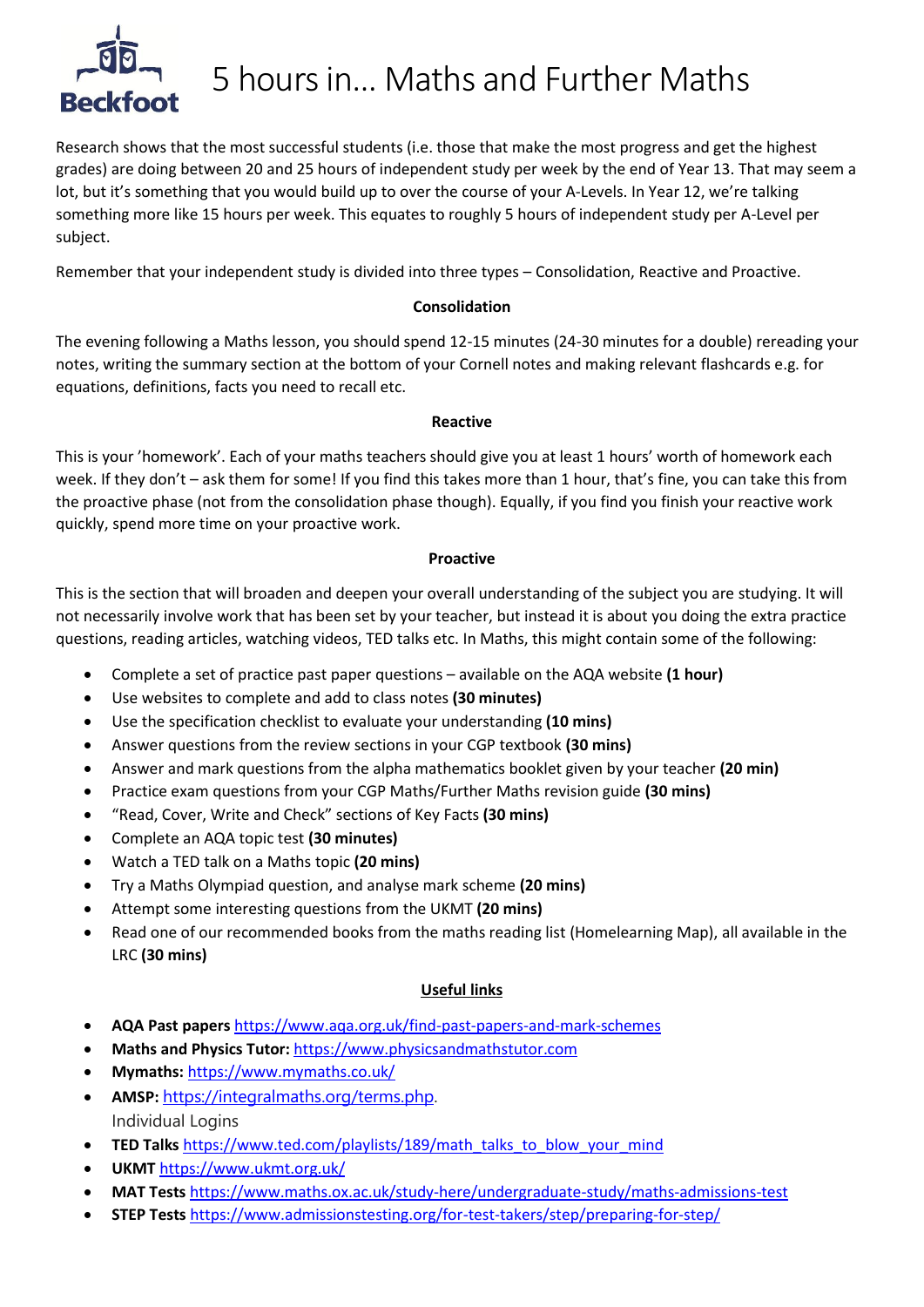# Beckfoot 5 hours in... Maths and Further Maths – your weekly review

| Week beginning:                |  |
|--------------------------------|--|
| What have I been learning with |  |
| What have I been learning with |  |

| <b>Consolidation (tick</b><br>when complete) | <b>Reactive 1</b> | <b>Reactive 2</b> | <b>Proactive 1</b> | <b>Proactive 2</b> | <b>Proactive 3</b> |
|----------------------------------------------|-------------------|-------------------|--------------------|--------------------|--------------------|
| Lesson 1                                     |                   |                   |                    |                    |                    |
| Lesson 2                                     |                   |                   |                    |                    |                    |
| Lesson 3                                     |                   |                   |                    |                    |                    |
| Lesson 4                                     |                   |                   |                    |                    |                    |
| Lesson 5                                     |                   |                   |                    |                    |                    |
| Time spent                                   |                   |                   |                    |                    |                    |

**Total time spent on Independent Learning in Maths/Further Maths this week: \_\_\_\_\_\_\_\_\_\_\_\_\_\_\_\_\_\_\_**

**Areas that require further review** 

| Things I need to ask |  |
|----------------------|--|
|                      |  |
|                      |  |
|                      |  |
|                      |  |

**Checked by: \_\_\_\_\_\_\_\_\_\_\_\_\_\_\_\_\_\_\_\_ (teacher)**